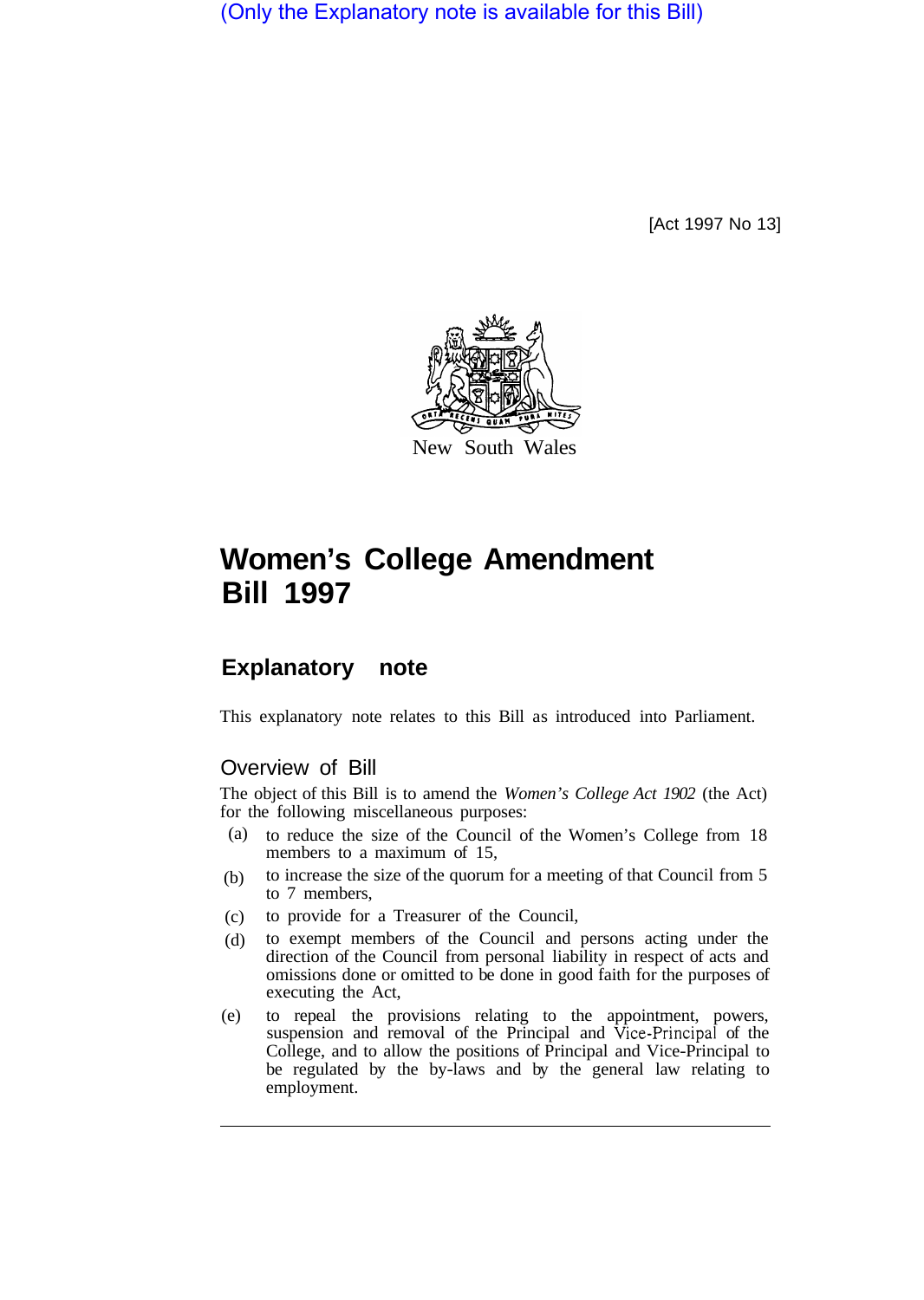Women's College Amendment Bill 1997 [Act 1997 No 13]

Explanatory note

## Outline of provisions

**Clause 1** sets out the name (also called the short title) of the proposed Act.

**Clause 2** provides for the commencement of the proposed Act on a day or days to be appointed by proclamation.

**Clause 3** is a formal provision giving effect to the amendments to the *Women's College Act 1902* set out in Schedule 1.

**Schedule 1 [1]** inserts a definition of *Treasurer* of the Council of the Women's College for the purposes of the Act.

**Schedule 1 [2]** repeals section 5 (Constitution of Council) and inserts a proposed new section 5 and proposed section 5A in the Act.

Under section 5 at present, the Council of the Women's College (the Council) consists of 18 councillors—12 elected councillors, 5 ex-officio councillors (the Principal and Vice-Principal of the College, the President of the Women's College Union and 2 members of the Senate of the University nominated by the Senate) and a College resident (a student) appointed by the Principal.

The Council constituted by the proposed new section 5 will consist of 10 elected councillors, 4 ex-officio councillors (the Principal of the College, the Senior Student of the College, the President of the Women's College Union and one member of the Senate of the University nominated by the Senate) and the person appointed as Treasurer of the Council (if that person is not already a member of the Council).

**Proposed section 5A** enables the Council to appoint a councillor as Treasurer of the Council. If the Council is not able to appoint a councillor as Treasurer, the Council is to appoint another suitable person. However, a person is not to be appointed as Treasurer unless the person consents to the appointment. The Treasurer is taken to be a member of the Council (if not otherwise a member) while he or she holds the office of Treasurer.

The Treasurer is to be appointed for a term not exceeding one year, may be reappointed from time to time, may resign from office and may be removed from office (subject to the by-laws) by the Council.

**Schedule l [3]–[5]** make amendments consequential on the replacement of section 5.